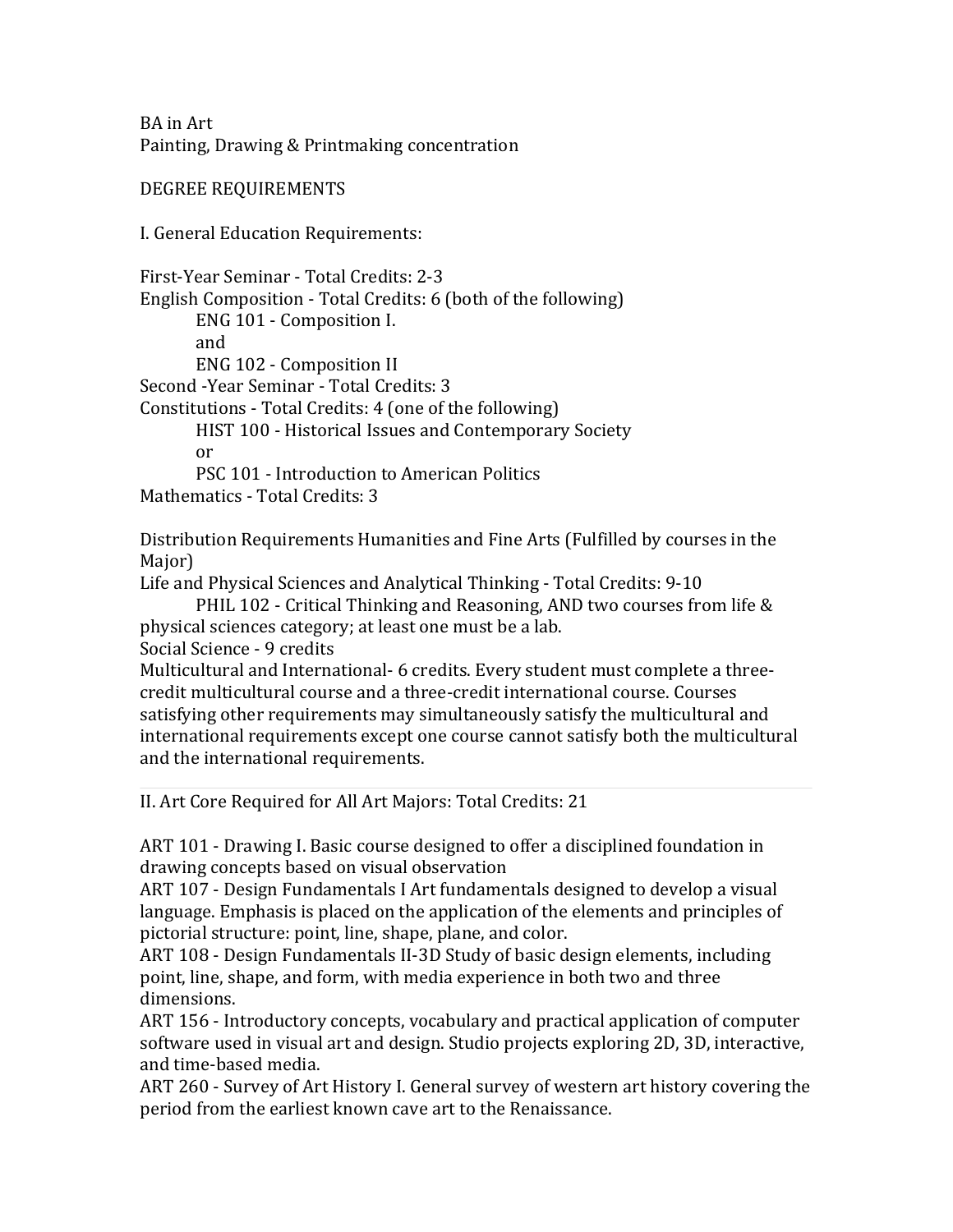ART 261 - Survey of Art History II .General survey of western art history from the Renaissance to modern times.

ART 266 - Survey of Art History III. Non-western art history. Introduction to the arts of Asia, Africa, Islam, the Pre-Colombian Americas, and Oceania.

III. Studio Art Requirements - Total Credits 12

ART 102 - Drawing II. Counterpart of ART 101. Designed to further develop formal elements and principles of drawing. Emphasis on color. Prerequisites ART 101. Lab/Lecture/Studio Hours Discussion and Six hours studio.

ART 201 - Life Drawing I. Structural analysis of the figure, as it relates to form and composition. Prerequisites ART 101 and ART 102.

Lab/Lecture/Studio Hours Discussion and Six hours studio.

ART 221 - Beginning Printmaking: Intaglio. Introduction to etching, dry point, aquatint, and other techniques related to metal plate printmaking. Emphasis on the creative use of materials and techniques. Prerequisites ART 101 and ART 107, and either ART 102 or ART 135. Lab/Lecture/Studio Hours Discussion and Six hours studio.

OR

ART 222 - Beginning Printmaking: Lithography. Examination of materials and techniques for both stone and plate lithography for the artist. Explores black and white printing as well as color and photo generated images. Prerequisites ART 101 and ART 107, and either ART 102 or ART 135. Lab/Lecture/Studio Hours Discussion and Six hours studio.

ART 231 - Painting I. Introduction to painting in various media, with emphasis on color, form, and composition. Prerequisites ART 101 and ART 107. Lab/Lecture/Studio Hours Discussion and Six hours studio.

IV. Upper division studio electives - Select three of the following. Total Credits: 9

ART 332 - Intermediate Painting. Study of the various uses of pictorial space in Western art. Key periods explored through studio practice. Prerequisite: ART 231. Lab/Lecture/Studio Hours Six hours studio.

ART 401 - Advanced Drawing. Develops independent self-expression in a broad range of media and concepts. Prerequisites ART 201. May be repeated for a maximum of 18 credits. Lab/Lecture/Studio Hours Six hours studio.

ART 421 - Advanced Printmaking: Intaglio. Emphasis on individual development of the intaglio print. Innovative techniques presented. Prerequisites ART 221. May be repeated to a maximum of 18 credits. Lab/Lecture/Studio Hours Six hours studio. ART 422 - Advanced Printmaking: Lithography. Examination of materials and advanced techniques for both stone and plate lithography for the artist. Technical content varies from semester to semester and from student to student. Prerequisites ART 222. Lab/Lecture/Studio Hours Six hours studio. ART 432 - Advanced Painting. Emphasizes individual development in painting and

encourages experiments with new techniques. Prerequisites ART 332.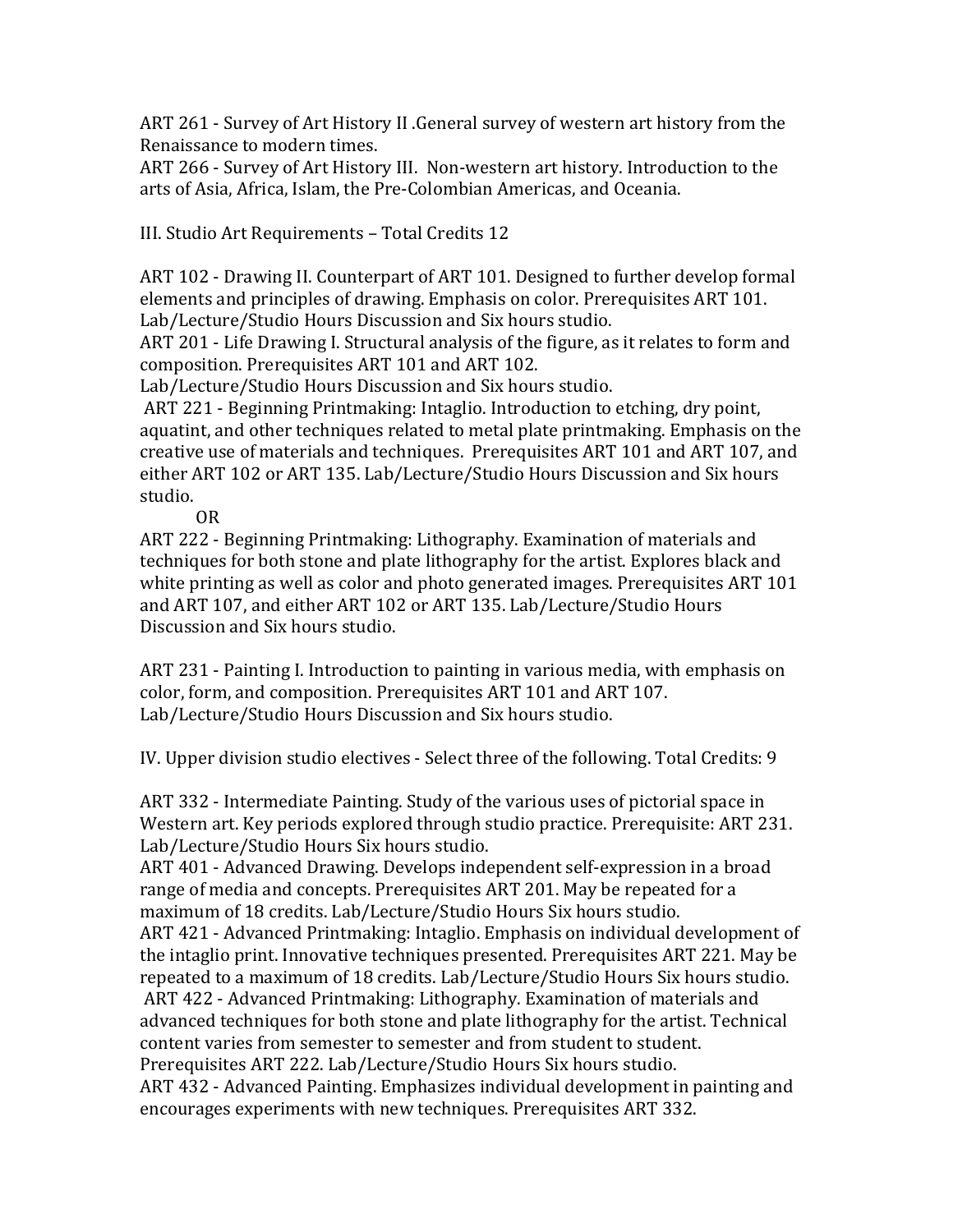May be repeated for a maximum of 18 credits. Lab/Lecture/Studio Hours Six hours studio.

V. Art History Major Requirements - Total Credits: 6

ART 477 - Art Since 1945. Study of painting, sculpture, and architecture since WWII. Includes study of critical and cultural milieu in which these art forms developed. Prerequisites ART 260 and ART 261.

AND any one of the following:

ART 434 - Topics in Contemporary Art

ART 461 - The History of Ancient Art History of art in the Near Eastern civilizations, Greece, and Rome. Prerequisites: ART 260 and ART 261.

ART 462 - History of Medieval Art History of art from the fall of the Roman Empire to the Trecento (14th century). Prerequisites ART 260 and ART 261.

ART 463 - History of Early Renaissance Art History of art from the late Gothic to the 15th century in Italy. Prerequisites: ART 260 and ART 261.

ART 464 - High Renaissance and Mannerist Art History of art during the 16th century in Italy and Spain: Prerequisites ART 260 and ART 261.

ART 465 - History of Northern Renaissance Art History of Renaissance art in the countries north of the Alps. Prerequisites ART 260 and ART 261

ART 466 - History of Renaissance and Baroque Architecture. Architecture of Europe from 1400 to 1800. Prerequisites ART 260 and ART 261 or AAD 101 and AAD 102 ART 467 - History of Southern Baroque Art History of art during the 17th century in Italy and Spain. Prerequisites ART 260 and ART 261

ART 468 - History of Northern Baroque Art. History of art during the 17th century in Flanders, Holland, and France. Prerequisites ART 260 and ART 261

ART 469 - History of Eighteenth-Century Art I Focus on 18th century art in France. Prerequisites ART 260 and ART 261.

ART 470 - History of Eighteenth-Century Art II. Focus on 18th century art from Italy, England, Germany, and Spain. Prerequisites ART 260 and ART 261.ART 472 -

History of Art in the Nineteenth Century. Focus on European art in the 19th century Prerequisites ART 260 and ART 261. Prerequisites ART 260 and ART 261.

ART 473 - Twentieth Century Art. History of European art during the 20th century. Prerequisites ART 260 and ART 261

ART 474 - History of American Art. History of art in the United States from the 17th century until World War II. Prerequisites ART 260 and ART 261

ART 475 - History of Photography. Development of photography as an aesthetic medium from its invention to modern times. Prerequisites ART 260 and ART 261. ART 479 - Artistic Traditions of the Southwest. Surveys Native American, Hispanic, and Anglo artistic traditions of Southwest from Anasazi to contemporary. Major media considered from pottery, basket making, weaving to contemporary painting, sculpture, photography, and architecture. Prerequisites ART 260 and ART 261 ART 480 - Art of China.

ART 481 - Art of Japan.